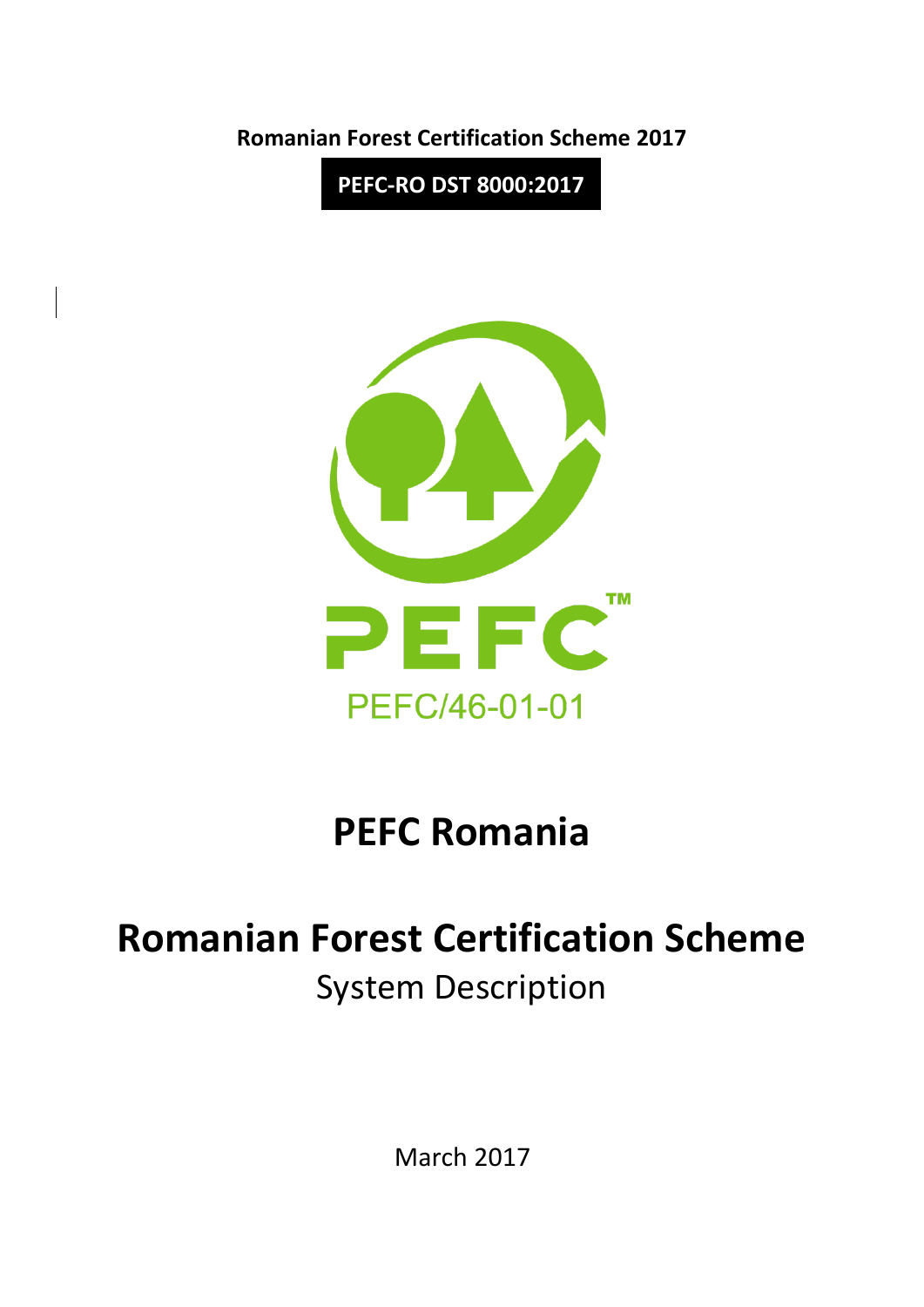#### **Copyright notice**

© PEFC Romania 2017

This PEFC Romania document is copyright-protected by the PEFC Romania. This document is freely available from the PEFC Romania website or upon request.

No part of this document covered by the copyright may be changed or amended; reproduced or copied in any form or by any means for commercial purposes without the permission of the PEFC Romania.

The official version of this document is Romanian and English. Translations of this document can be provided by the PEFC Council or PEFC Romania.

In case of any doubt the English version is definitive.

**Document name: PEFC** Romanian Forest Certification Scheme - System Description **Document title**: PEFC RO STD 8000:2017 Approved by: PEFC Romania General Assembly **Date:** 2017-05-29 **Issue date:** 2017-05-29 **Date of entry into force: 2018-04-01**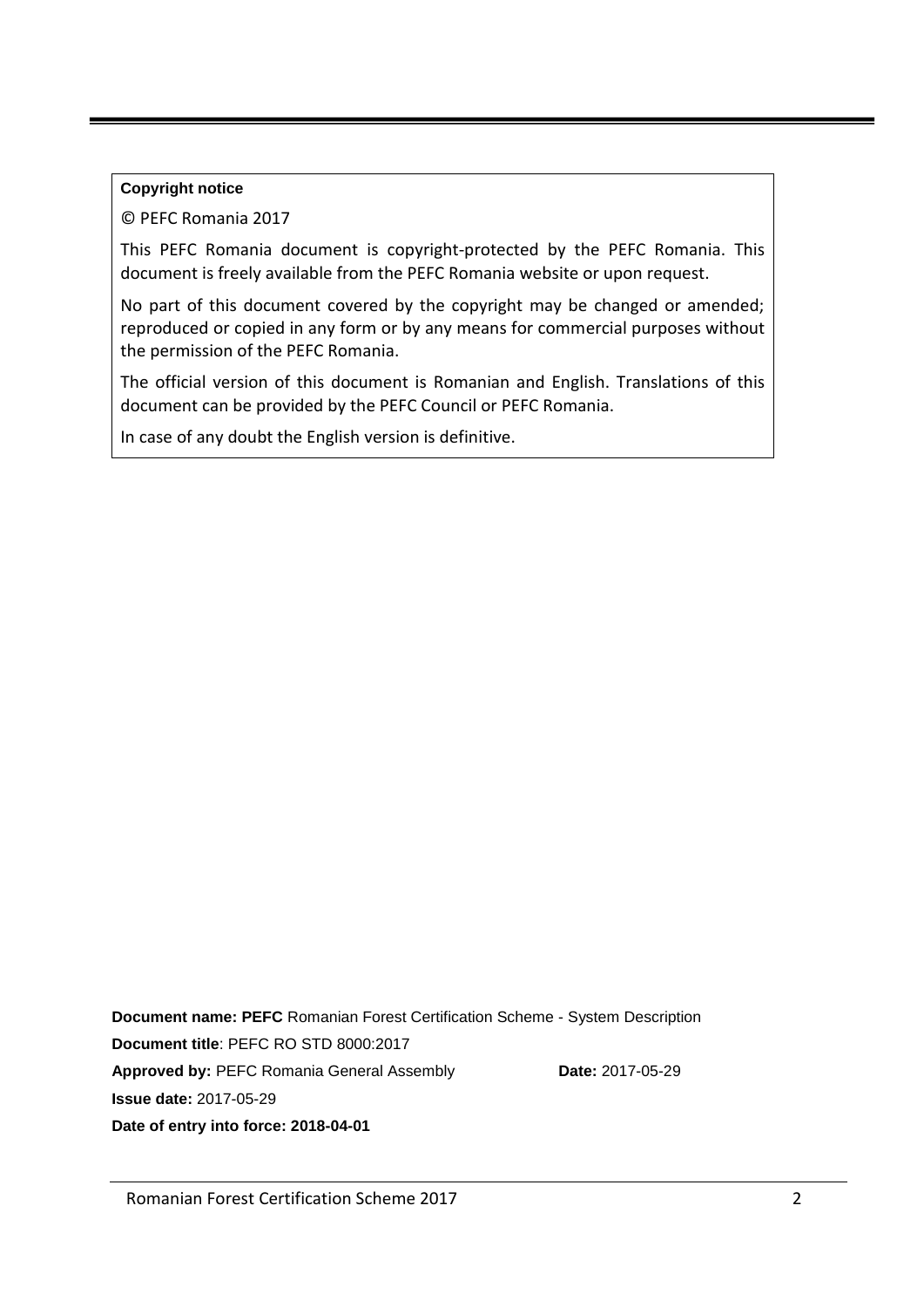۰

# <span id="page-2-0"></span>**Content**

| 2.8.1 Complaints against a Forest Owner Participating in Group Certification 8       |
|--------------------------------------------------------------------------------------|
|                                                                                      |
|                                                                                      |
|                                                                                      |
|                                                                                      |
|                                                                                      |
|                                                                                      |
|                                                                                      |
|                                                                                      |
|                                                                                      |
| 3.2.4 Issuing, Validity, Termination, Suspension and Withdrawal of the Certificate15 |
|                                                                                      |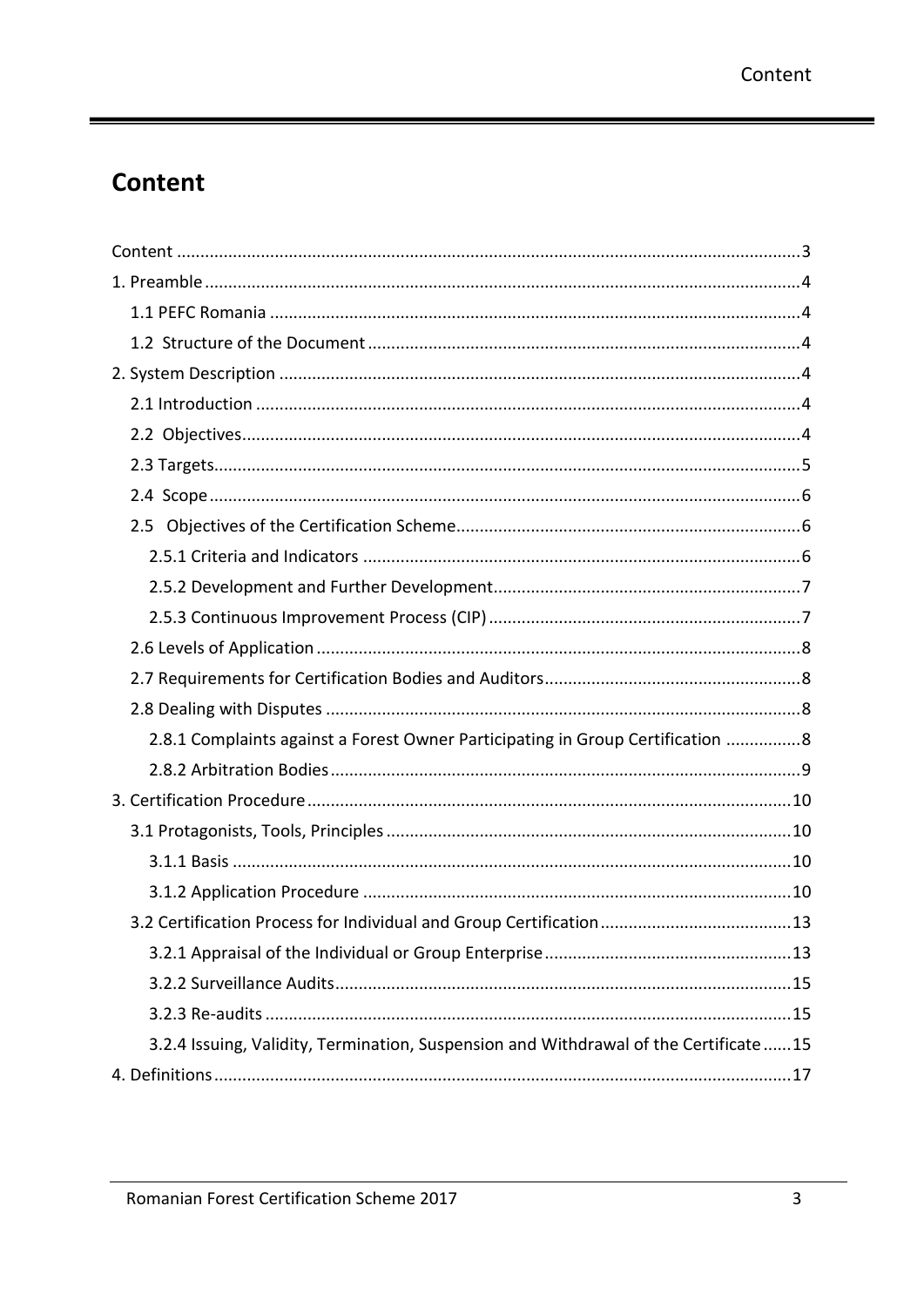# <span id="page-3-0"></span>**1. Preamble**

The PEFC standard setting procedure in Romania was initiated in 2012 by the Forest and Pasture Owners Federation from Romania NOSTRA SILVA.

# <span id="page-3-1"></span>**1.1 PEFC Romania**

PEFC Romania is the control body for the national certification scheme and the standardization body. Its tasks are, in particular, to draw up and further develop the Romanian certification scheme.

The founding members of PEFC Romania represent important interest groups in the branches of forestry, wood services, forest unions and mountain area. Further details on PEFC Romania can be found in the Statutes of PEFC Romania (Annex 6).

# <span id="page-3-2"></span>**1.2 Structure of the Document**

This document is structured as follows:

Preamble

Section 1: System Description

Section 2: Individual and Group Certification

# <span id="page-3-3"></span>**2. System Description**

# <span id="page-3-4"></span>**2.1 Introduction**

The Romanian PEFC certification scheme is based on the guidelines defined in the

Technical Documents of the PEFC Council (Program for the Endorsement of Forest Certification Schemes Council), which was adopted on 22nd November 2002, in its currently valid version.

PEFC Romania is a member of the PEFC Council and has obligated itself to continually improve its own national scheme. This includes revision of the system objectives in fiveyear intervals.

# <span id="page-3-5"></span>**2.2 Objectives**

The system for PEFC wood certification in Romania is based on the following Technical Document of the PEFC Council including all its annexes.

Technical Document of the PEFC Council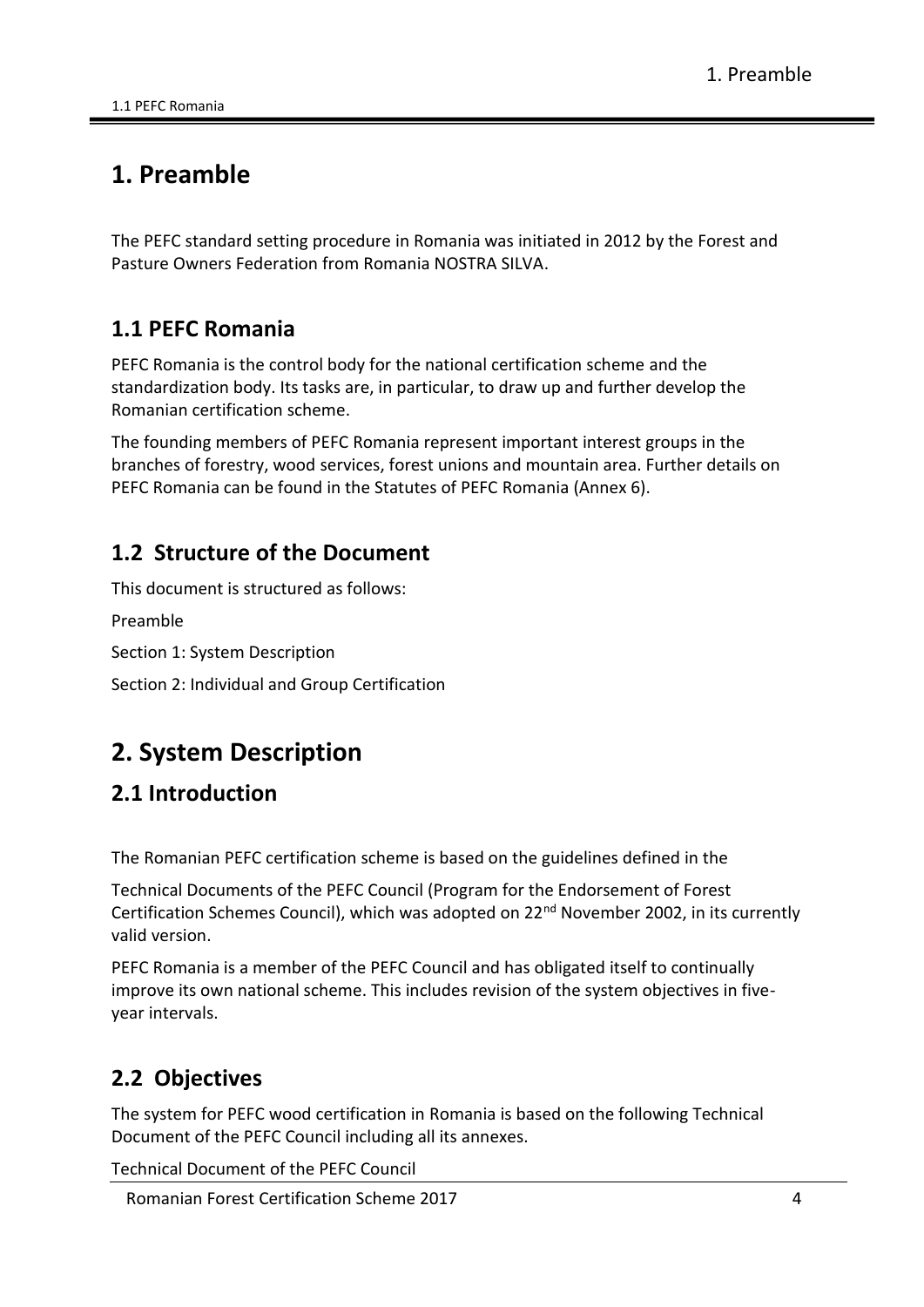#### 2.3 Targets

- Terms and Definitions
- Rules for Standard Setting
- Basis for Certification Schemes and their Implementation
- PEFC ST 2002: 2013 Chain of Custody of Forest Based Products Requirements
- PEFC ST 2001:2008 v2 PEFC Logo Usage Rules Requirements
- Certification and Accreditation Procedures
- Endorsement and Mutual Recognition of National Schemes and Their Revision

The Romanian Scheme for the certification of sustainable forestry was developed in accordance with the requirements of this document. It comprises the present system description with the following normative appendices:

**Annex 1**: PEFC-RO DST 8001:2017, **Criteria and Indicators for the Assessment of Sustainable Forestry in Romania**

**Annex 2**: PEFC-RO DST 8002:2017 **PEFC Guidelines for Sustainable Forestry in Romania** Annex 3:

**Annex 4**: PEFC ST 2002: 2013**, PEFC Chain of Custody**

**Annex 5**: PEFC ST 2001:2008 v2, **PEFC Guidelines for Use of the PEFC Logo**

**Annex 6**: PEFC-RO DST 8006:2017, **PEFC Romania Statutes**

**Annex 7**: PEFC-RO DST 8007:2017, **PEFC Forest Owner's Declaration – Self-commitment**

**Annex 8**: PEFC-RO DST 8008:2017, **Standard setting procedures**

**Annex 9**: PEFC-RO DST 8009:2017, **Procedure for Arbitration**

**Annex 10**: PEFC-RO DST 8010:2017, **Group certification - Requirements**

**Annex 11**: PEFC-RO DST 8011:2017, **Measures and Consequences in the Case of Deficiencies**

**Annex 12**: PEFC-RO DST 8012:2017, **Requirements for Certification Bodies and Auditors - FM**

**Annex 13:** PEFC ST 2003:2012, **Requirements for Certification Bodies and Auditors - CoC**

**Annex 14**: PEFC-RO DST 8014:2017, **Notification of Certification Bodies**

**Annex 15**: PEFC-RO DST 8015:2017, **Issuance of Logo Licenses** 

**Annex 16**: PEFC-RO DST 8016:2017, **Scale of Fees**

# <span id="page-4-0"></span>**2.3 Targets**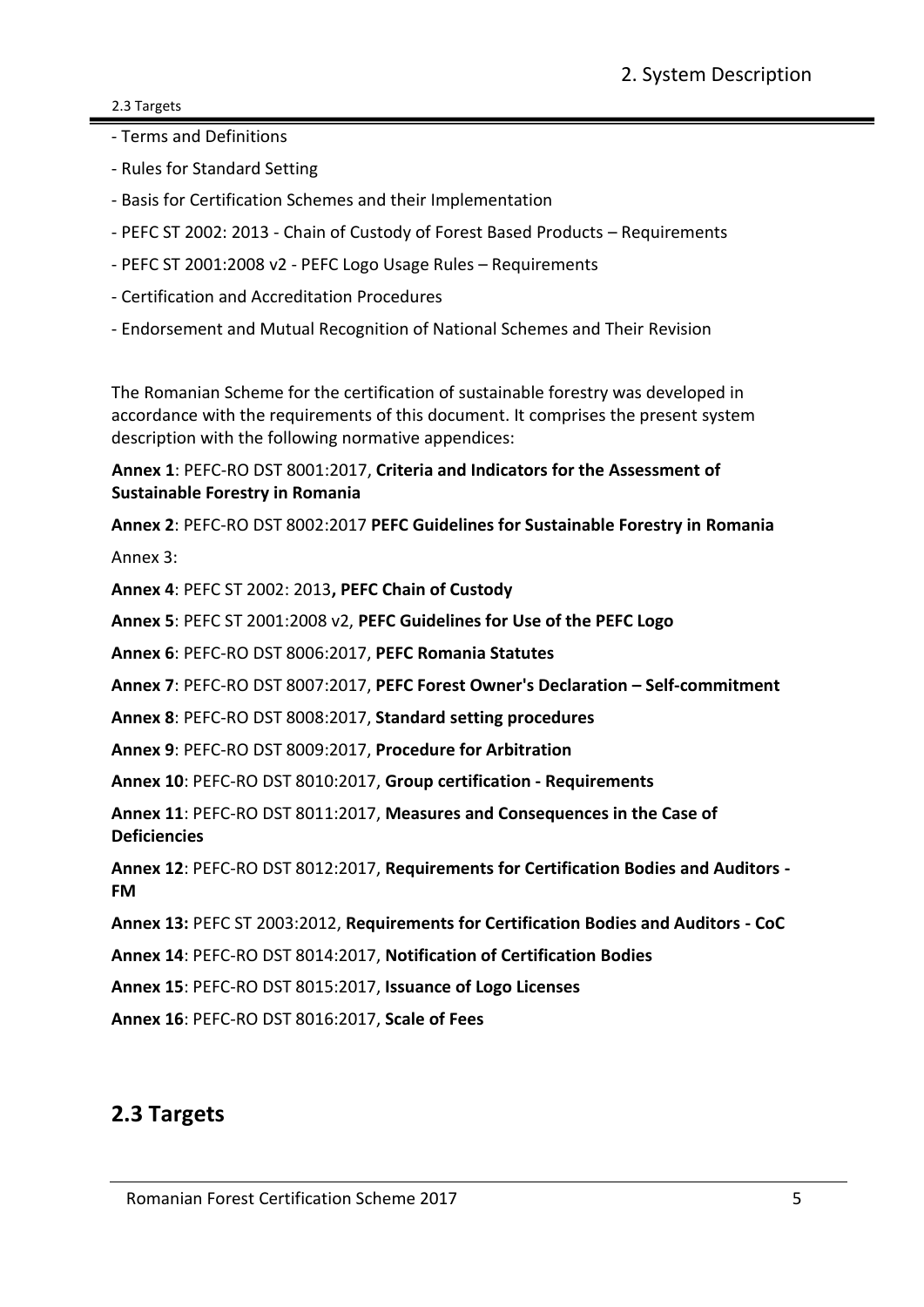2.4 Scope

The present scheme describes the requirements for wood certification according to PEFC in Romania. Certification has the following targets:

- documenting and continuously improving forestry management
- improving the image of forestry management and its market partners
- promoting the use of wood, a renewable resource
- marketing of wood and wood products
- guaranteeing consumers and customers that PEFC- certified wood products originate from sustainably managed forests.

# <span id="page-5-0"></span>**2.4 Scope**

This system description applies to the certification of sustainable forest management.

The use of the word "shall" in this document is understood as meaning mandatory (in the sense of "must"). "Should" is understood as not being mandatory, however it is recommended that the requirement be implemented.

The standards, whit normative character are those presented in Annex 01 – Annex 16, excepting Annex 03, which is reserved for the future.

The regulations of the international standards in PEFC ST 2002:2013 Chain of Custody of Forest Based Products – Requirements and PEFC ST 2003:2012, Requirements for Certification Bodies operating Certification against the PEFC International Chain of Custody Standard have been adopted for the certification of the chain of custody, and their implementation is mandatory.

The use of the logo is stipulated according to the "PEFC Logo Usage Rules" (PEFC ST 2001:2008 v2, PEFC Logo usage rules - requirements), these rules being mandatory.

# <span id="page-5-1"></span>**2.5 Objectives of the Certification Scheme**

### <span id="page-5-2"></span>**2.5.1 Criteria and Indicators**

The system's criteria and indicators are based on the six Helsinki criteria for sustainable forest management, the Pan-European indicators for sustainable forest management, and the Pan-European operational level guidelines (PEOLG) for the sustainable forest management. On this basis, concrete certification criteria have been defined, considering the specific national conditions and the legal situation in Romania, in particular the:

- Romanian Constitution,
- Forestry Code 2008 (in its current amended version) and subsequent legal regulations,
- Hunting Act 2008 (in its current amended version)
- Nature protection regulations, including the 2007 Protected Areas Act (in its current amended version)
- Water Act 1996 (in its current amended version)
- Legislation on plant protection products and substances
- Fiscal Code 2015 (in its current amended version)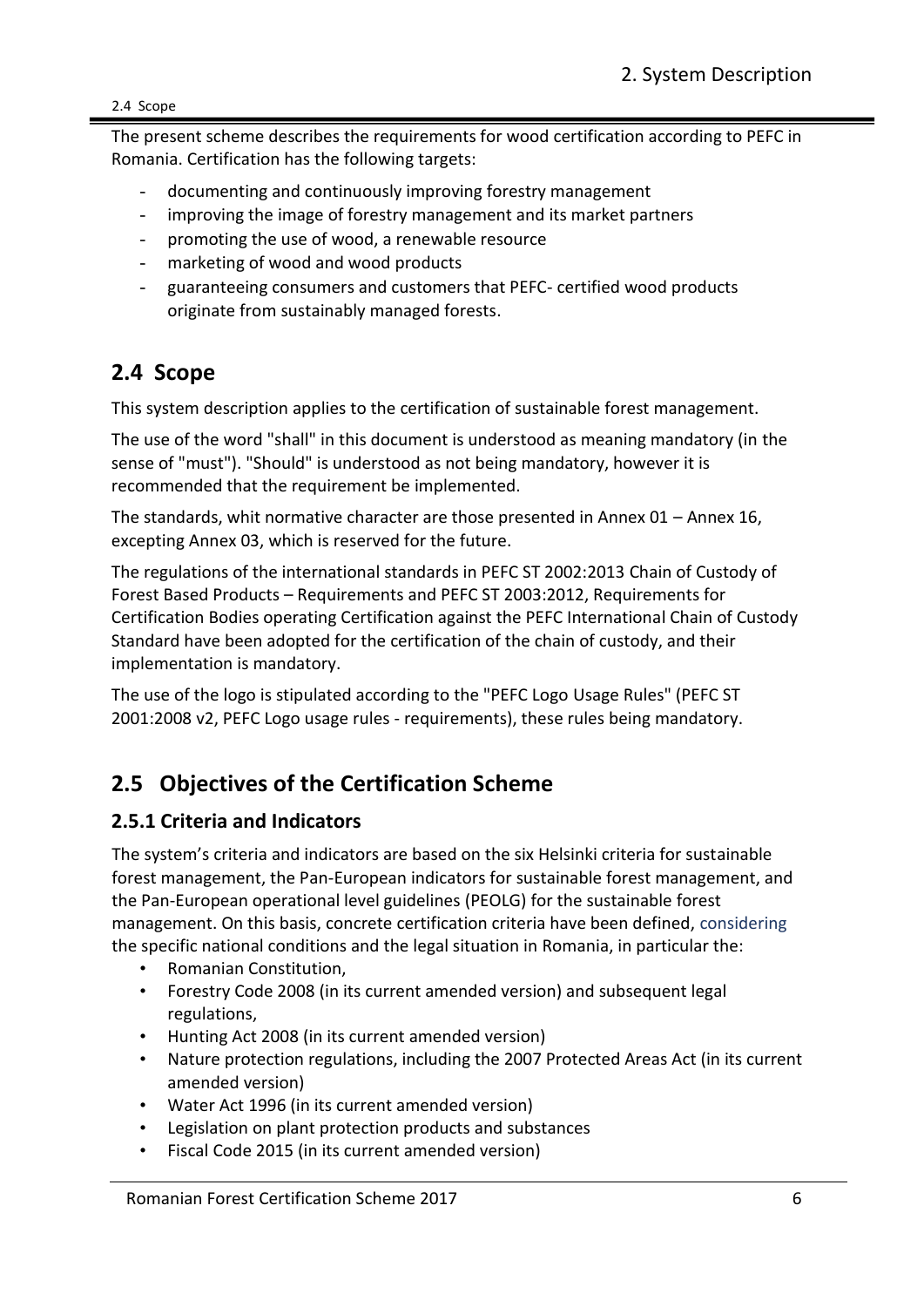- 2.5 Objectives of the Certification Scheme
	- Labor Code 2003 (in its current amended version)
	- Technical rules (Norms) in forestry
	- International Treaties and Declarations ratified by Romania

Forest management shall comply with legislation applicable to forest management issues including forest management practices; nature and environmental protection; protected and endangered species; property, tenure and land-use rights for indigenous people; health, labor and safety issues; and the payment of royalties and taxes.

The criteria include economic, ecological and social aspects of forest management and apply to activities of all operators in the defined forest area who have a measurable impact on achieving compliance with the requirements.

## <span id="page-6-0"></span>**2.5.2 Development and Further Development**

The certification criteria will be developed by PEFC Romania with the input of all relevant interest groups. These relevant groups shall include interested parties in the fields of forestry, wood processing, paper production, trade, environment and social issues (e.g. trade unions).

Their positions will be documented and considered in an open and transparent process. The criteria and indicators will be revised and improved at regular intervals on the basis of the latest scientific findings; continuous improvement is the goal. For the purpose of revision, independent experts will be called upon.

PEFC Romania will regularly check whether it is necessary to make changes and continually improve the certification scheme (i.e. for consideration of new scientific findings). This includes, if required, the inspection and revision of the list of indicators and the "PEFC Guidelines for Sustainable Forestry in Romania" (Annex 2), which must take place after five years at the utmost. The national certification scheme is regularly evaluated on the basis of this analysis and improved upon, if necessary. The expertise of external scientists and other experts will flow into this process of revision.

The development and further development is to be done according to the principles of transparency, independence, cost effectiveness and credibility while taking into consideration all of the interest groups.

# <span id="page-6-1"></span>**2.5.3 Continuous Improvement Process (CIP)**

Continuous improvement of forestry management is an important objective of PEFC certification.

An important factor of CIP is that re-audits will evaluate whether targets have been achieved, as well as that the effectiveness of the measures will be assessed internally by the annual management evaluation and externally through regular control measures. Feedback to PEFC Romania takes place via the expert committee, which is responsible for systemrelevant issues of content. PEFC Romania compiles information and adapts its system objectives whenever necessary. The certificate holders are to be notified by the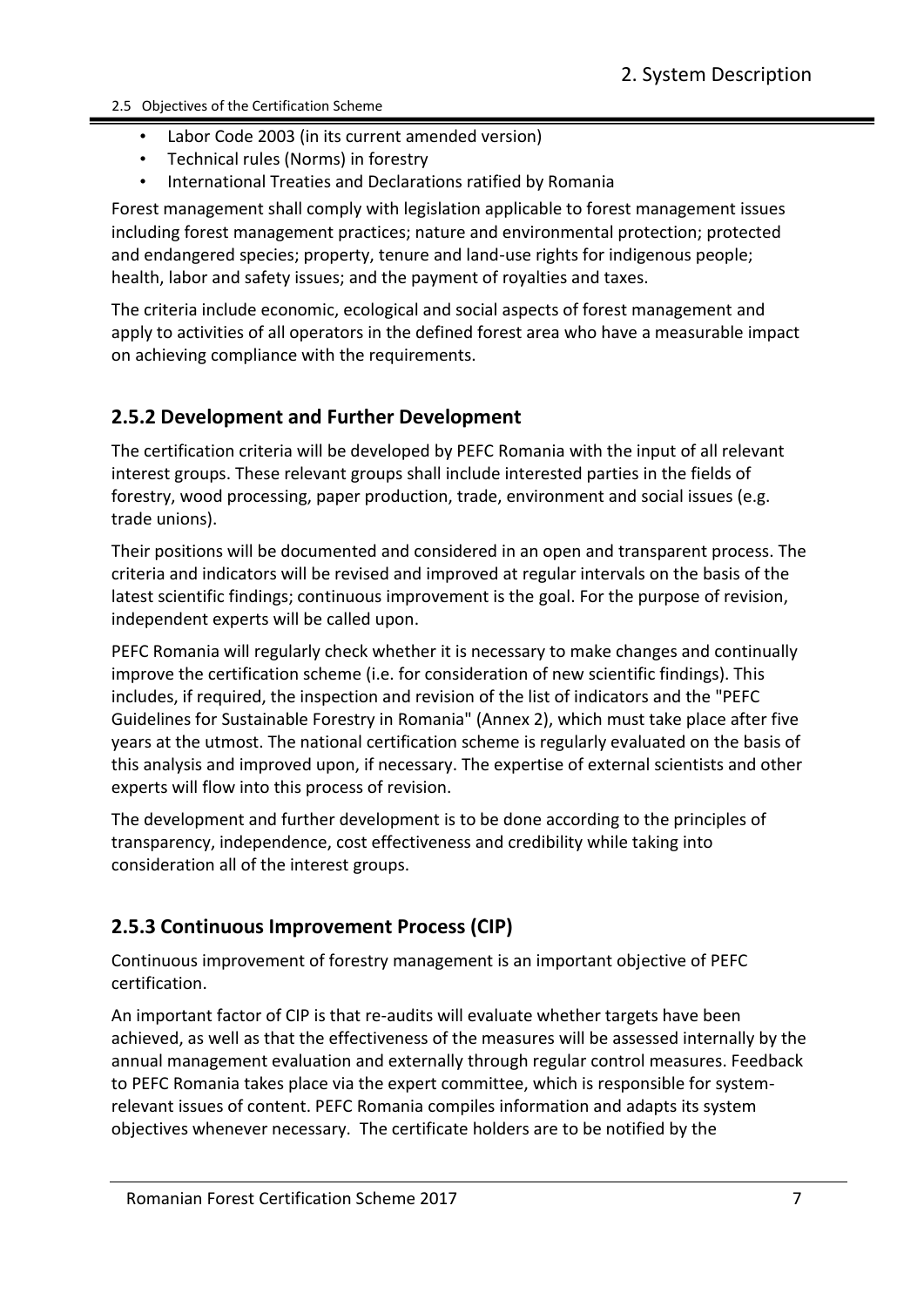2.6 Levels of Application

certification bodies of changes affecting them, and these certificate holders are to inform the participating forest owners.

The process of revising the Technical Documents is initiated by PEFC Romania.

# <span id="page-7-0"></span>**2.6 Levels of Application**

Based on the situation in Romania, there are two options of forest certification: These are

(1) Individual certification and

(2) Group certification.

Based on similar processes and requirements, the individual and the group certification in the following chapters are grouped together.

A forest owner can apply for his individual forest enterprise to be certified, or a group of forest owners can apply for certification as a group. All owners represented in the group are obliged to fulfill the requirements of the certification scheme. The participating area will be documented. The necessary data concerning the participants will be recorded in a list.

# <span id="page-7-1"></span>**2.7 Requirements for Certification Bodies and Auditors**

The requirements for certification bodies and auditors regarding the Certification of Forest Management and the Chain of Custody (CoC) are described in Annex 12 and Annex 13.

# <span id="page-7-2"></span>**2.8 Dealing with Disputes**

### <span id="page-7-3"></span>**2.8.1 Complaints against a Forest Owner Participating in Group Certification**

If a forest owner participating in group certification is suspected of non-compliance with the requirements of the scheme, a third party may file a request with the regional representative for special inspection of the circumstances. The suspicion must be substantiated in writing by the complainant. If in the course of this extraordinary examination the suspicion of a deficiency is confirmed by the group representative, the group representative will decide – possibly after consulting the members of the group committee and external experts – on the following consequences:

In the case of *serious* deficiencies, either:

- corrective measures will be agreed upon, which are suited to alleviate the deficiencies, and the implementation of these measures must be proven within the deadline set by the certification body, or
- the forest owner must be excluded from participation, if no improvement can be expected (i.e. irreversible effects, premeditated acts without agreeing to alter their behaviour)

In the case of *minor* deficiencies, the forest owner has to take corrective measures, which are suited to correct the problem or avoid its repetition.

The person filing the complaint is to be informed of the decision made upon inspection.

Romanian Forest Certification Scheme 2017 **8** 8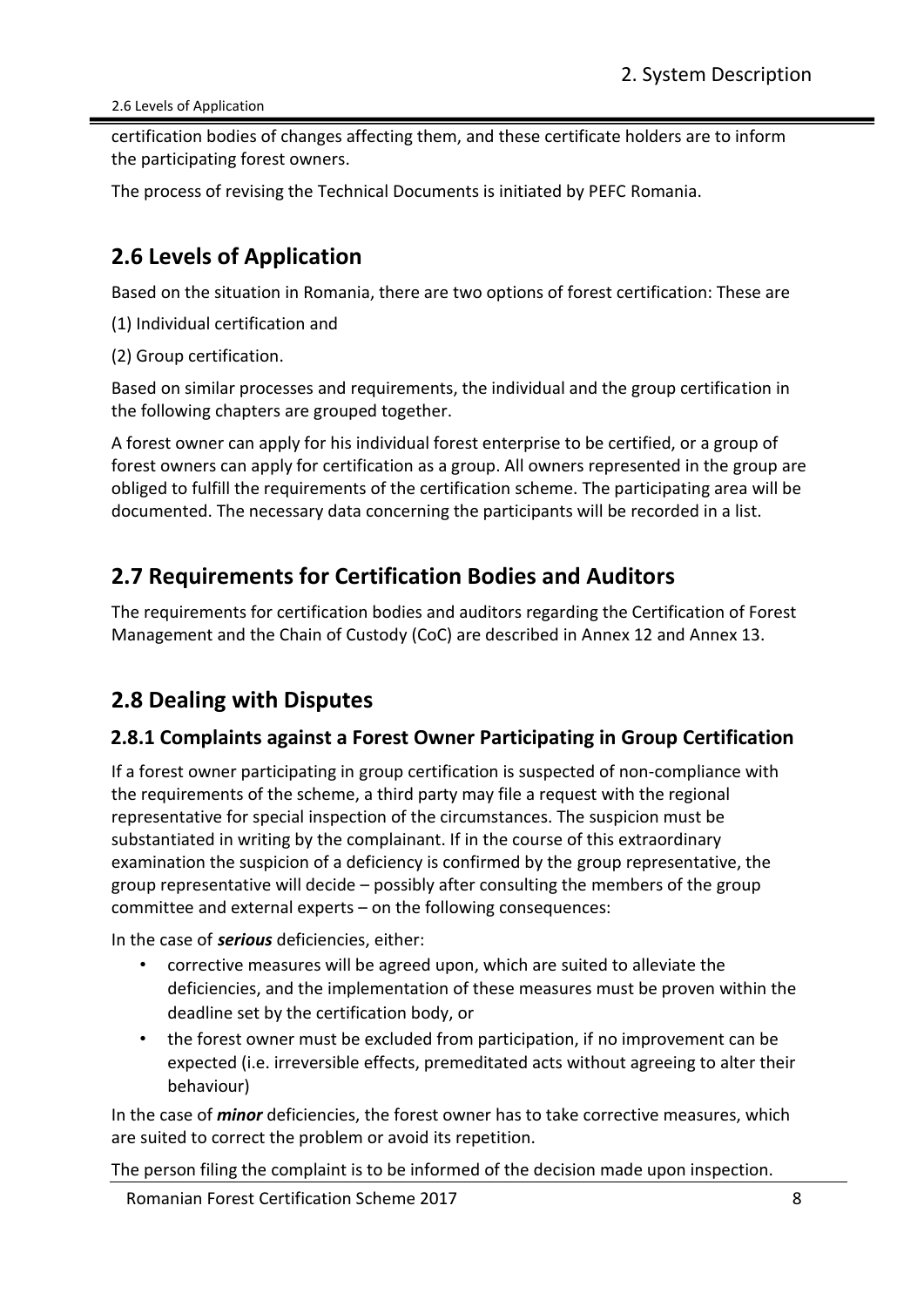2.8 Dealing with Disputes

If it is impossible to make a clear decision in the course of the inspection, as to whether a serious or minor deficiency is involved, a special inspection can be demanded upon written request by the complaining party to the certification body. If the results of this evaluation are negative, i.e. the certification body determines that the deficiency is serious, the costs have to be covered by the forest owner; in the case of a positive result, the costs have to be covered by the complaining party, who will be duly informed of this.

If unwarranted complaints were made more than once by the same complaining party, these complaints no longer have to be investigated individually by the group representative, and the complaining party will be notified of this. In any event, the group representative shall inspect the situation on site at the next opportunity.

In any case, the receipt of all complaints must be documented, and this documentation has to be made available to the certification bodies.

## <span id="page-8-0"></span>**2.8.2 Arbitration Bodies**

In principle, accredited certification bodies must set procedures for arbitration, in order to be able to settle all complaints made by PEFC certificate holders brought against the certification body.

For the purpose of dealing with complaints regarding compliance with accreditation requirements, the accreditation body has set up the following procedure:

If it concerns:

- 1) Disputes, which are not under the competency of the certification or accreditation bodies, such as complaints regarding the process for drawing up the technical documents;
- 2) Complaints regarding implementation of regional or group certification;
- 3) Discrepancies regarding the interpretation of certification requirements,

which deal with sustainable forest management or the chain of custody, an Arbitration Body is established by PEFC Romania, if required. This procedure is regulated in Annex 9.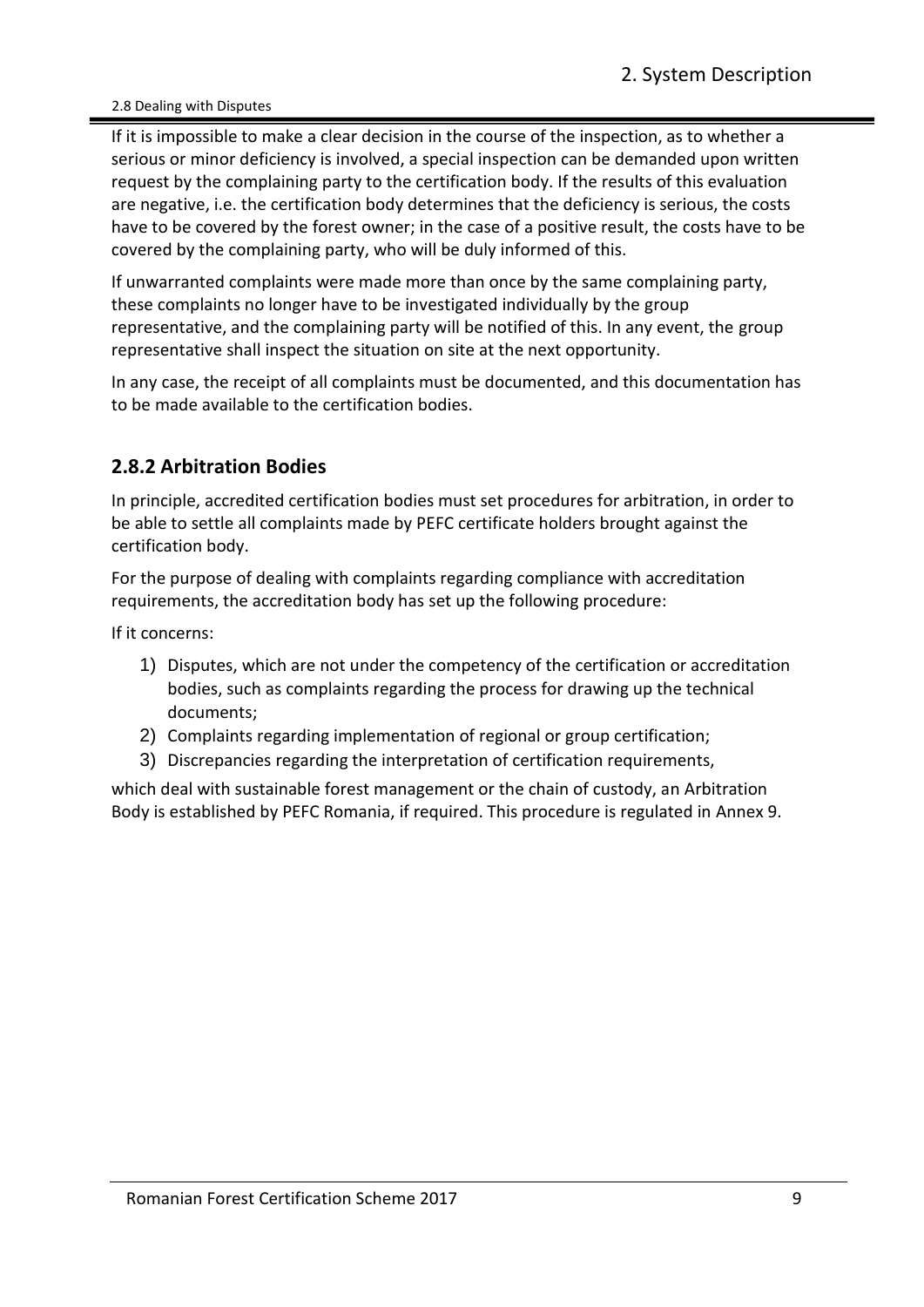# <span id="page-9-0"></span>**3. Certification Procedure**

# **for Individual and Group Certification**

# <span id="page-9-1"></span>**3.1 Protagonists, Tools, Principles**

The options of individual and group certification are discussed together in this chapter. The procedures and requirements are more or less the same; any differences will be pointed out.

### <span id="page-9-2"></span>**3.1.1 Basis**

In addition to regional certification, PEFC also offers the options of group certification and individual certification.

A group is considered to be an alliance of forest owners, who undertake to adhere to defined management criteria. The forestlands of the participating enterprises do not have to be connected.

Forest-relevant data, which can be used on a regional level, are based on an Romanianwide sampling grid. These data are not applicable for individual enterprises or a group. Thus, data collected from the enterprises have to be used for group certification and individual certification. Applicants for individual / group certification must have available adequate data material to provide evidence of the required criteria and indicators for the individual level / group level (Annex 1).

### <span id="page-9-3"></span>**3.1.2 Application Procedure**

The application for individual certification is made by the forest owner or the representative who has been appointed responsible for management.

In the case of group certification, an authorized representative has to be appointed by the group members, and he is responsible for all issues related to the certification.

#### **3.1.2.1 Tasks of the Applicant**

The tasks of the applicant include the following areas:

- arranging for the preparation of a sustainability report for the particular forest enterprise or for a group of companies, which also includes measures, or a plan of measures, for achieving the set sustainability goals
- drawing up and implementing regulations for stability of the system
- filing the application
- financing
- managing the list of participating forest owners (in the case of group certification) including the forest area of each participant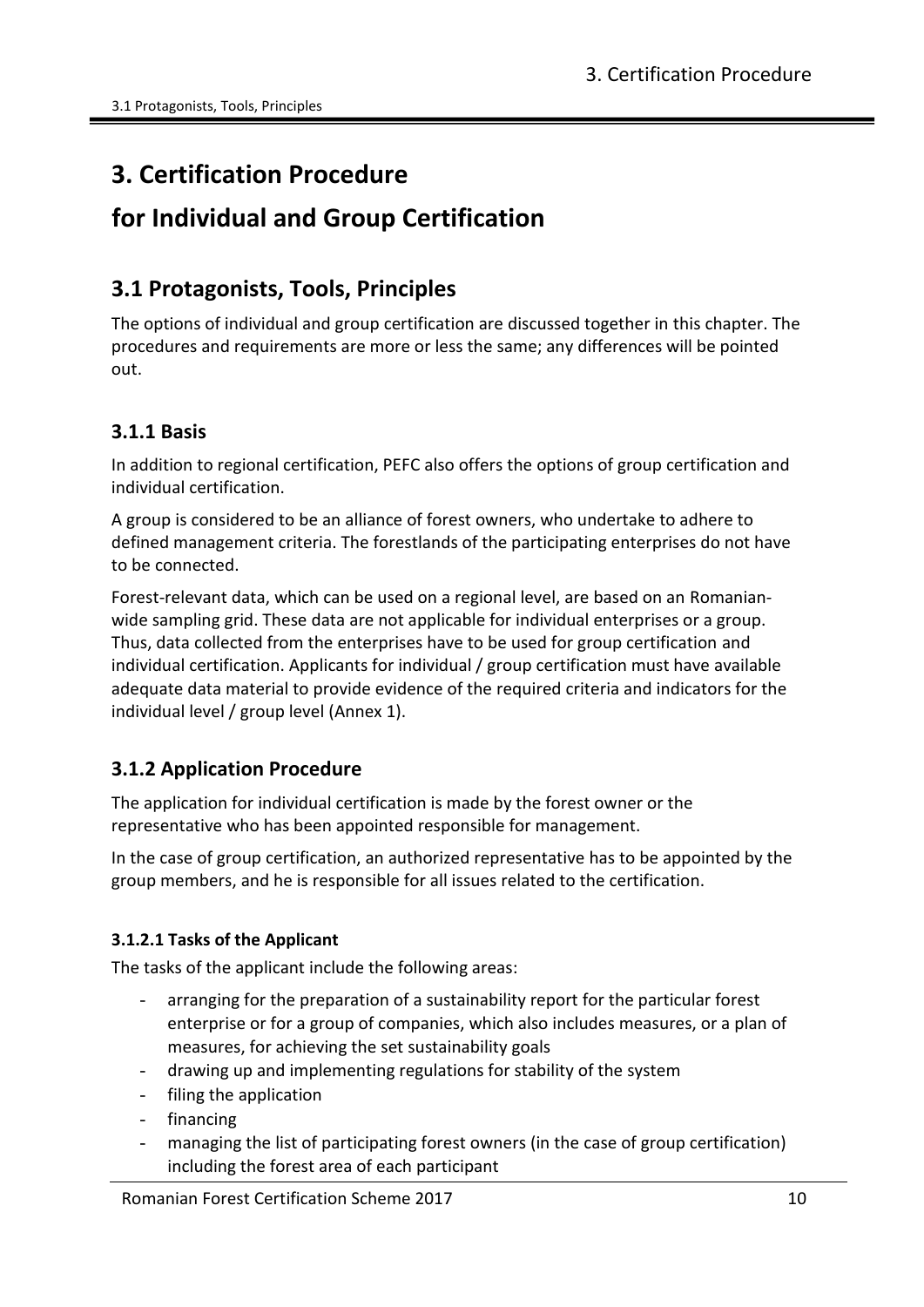- acceptance or exclusion of participants and dissemination of relevant information to the certification body (in the case of group certification)
- conducting internal controlling
- dealing with complaints
- information on the results of certification and changes in the requirements of the certification scheme for the participating forest owners (in the case of group certification)
- upon request, making available a summary of the auditing results
- responsibility for organizational issues and contact for PEFC Romania

Participation has to cover the entire forest area of a forest owner, or the forest owners, in the case of group certification. Each forest owner also has to ensure that all the forestry work commissioned by him complies with the certification criteria.

#### **3.1.2.2 Sustainability Report**

A sustainability report is drawn up on the basis of the "criteria and indicators for sustainable forestry management" for the individual and group enterprise levels (Annex 1), and it has to adhere to the organization and structure thereof.

The sustainability report is based on the enterprise database, or data material, available from the participating enterprises in the case of group certification. It should convey an image of the sustainable forestry and formulate goals for continual improvement.

A sustainability report comprises the following elements:

- 1) Description of the current state of the forest / forest management in the enterprise / in the group (database) according to forestry data and other relevant data
- 2) Interpretation of the results
- 3) Resulting from items 1 and 2, there may be a call for action to improve sustainable forest management. Each indicator should be addressed in terms of the need for action. There is a differentiation between the two types of indicators:
	- a. indicators, whose development cannot be influenced by the forest management of the enterprise /the group
	- b. indicators, whose development can be influenced by the forest management of the enterprise/the group (system-relevant) Operational and measurable targets and suitable measures, or plans for measures, have to be defined for at least 10 system-relevant indicators (target indicators) for the purpose of achieving these targets. These targets include both long-term goals (such as the length of the rotation period), which set the direction of enterprise development, and short-term goals, which represent stages in achieving the long-term goals and can be implemented before the next re-audit. The targetindicators are stipulated by the applicant and include indicators, which are considered significant in the management.

Either a basic development procedure has to be defined for those system-relevant indicators, which cannot be covered by the targets and the measures, or the applicant must make a binding declaration that: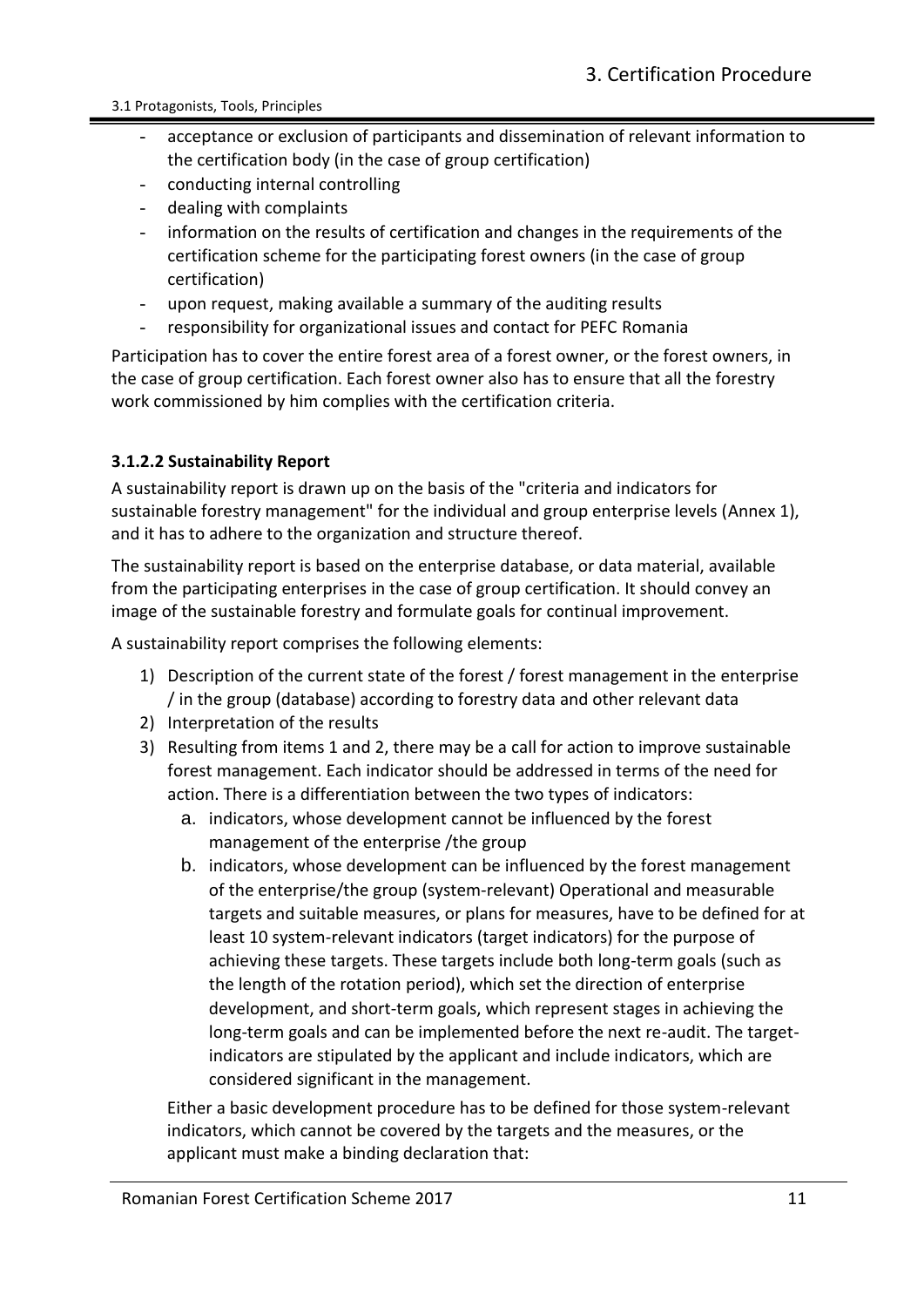no changes are sensible or necessary, and the status quo can be maintained without conducting any additional measures;

at present the management cannot influence the situation, which must be justified.

4) A target achievement analysis in the case of a re-audit, (status quo/target comparison)

A sustainability report has to be prepared by one or more qualified expert(s). If they are external experts, (neither the forest owner nor the authorized representative of the group), the targets and the measures for achieving these targets are to be worked out in agreement with and decided upon with the forest owner, or the group. Other interest groups or experts are also invited to participate in this process.

The achievement of the targets has to be investigated and evaluated in the re-audit conducted by the certification body.

#### **3.1.2.3 Procedure for System Stability**

In the forest enterprise or the group, effective procedures need to be implemented to contribute towards stability of the scheme. Measures and elements can serve towards system stability, which ensure that:

- in the case of individual certification, everyone undertaking forestry work is sufficiently informed of the PEFC requirements and the certification procedure
- in the case of group certification, the participating enterprises have to be sufficiently informed of the PEFC requirements and the certification procedure
- in the case of group certification, information on compliance with PEFC requirements in the participating enterprises has to be available and, if necessary, suitable measures are to be taken
- effort is made to achieve the targets formulated in the sustainability report, and suitable measures are taken, if necessary
- measures, tasks and responsibilities are established and documented. The functionality of the procedure for system stability has to be proven to the certification body. The exchange of information has to be documented.

#### **3.1.2.4 Application Procedure**

The forest owner, or the representative appointed responsible for management, or an authorized representative of the group, files an application for certification with the accredited certification body, submitting the required documents, which include:

- a written application
- description of the forest enterprise (individual certification), or the participating enterprises (location, size)
- sustainability report
- documented procedure for system stability
- in the case of group certification, a description of the applicant in charge (responsibility, training, etc.)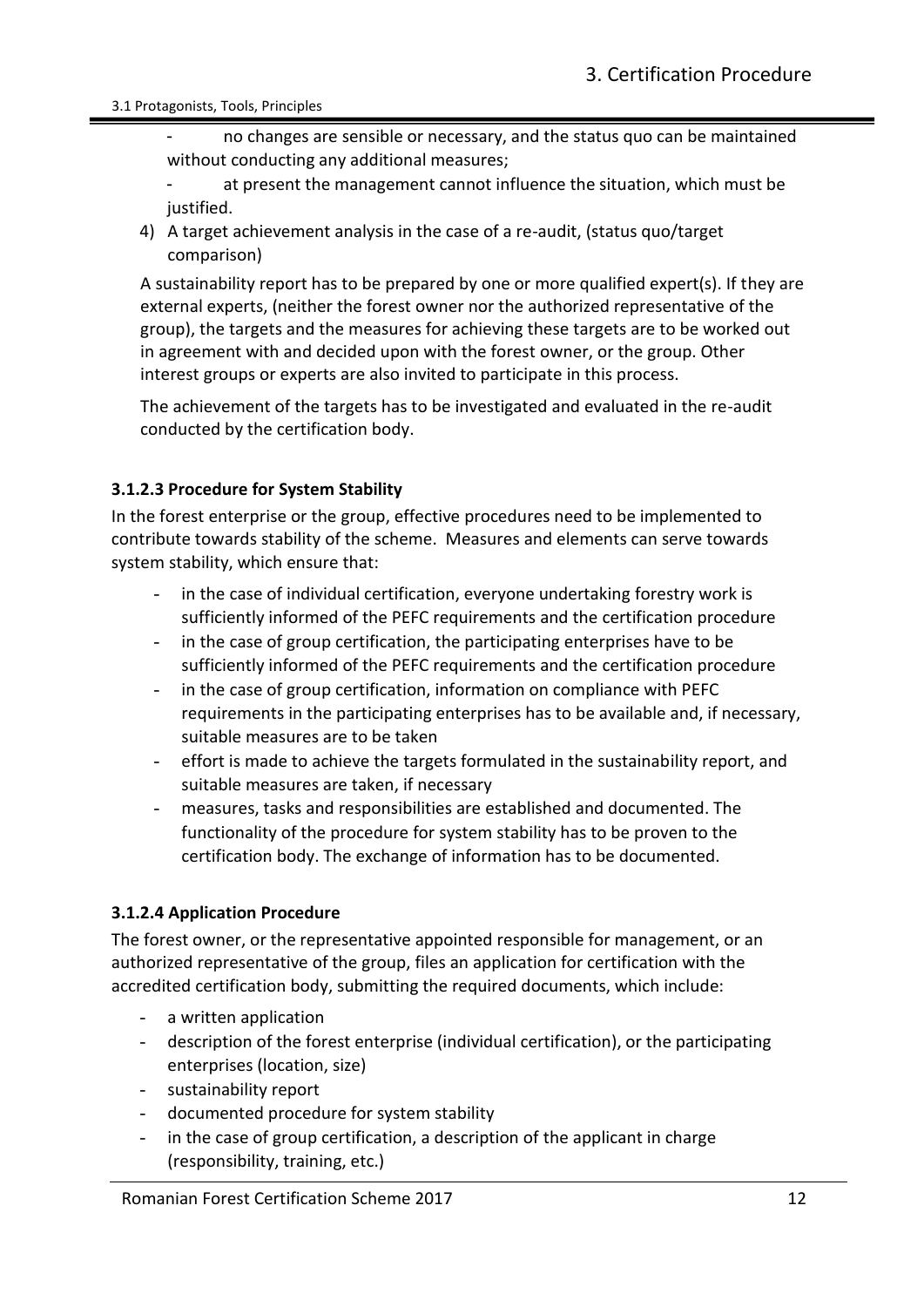#### **3.1.2.5 Internal Controlling and Management Evaluation**

Internal controlling of the enterprise, or the group of enterprises in the case of group certification, is a major factor of system stability. Internal controlling should ensure:

- the adherence to PEFC guidelines for sustainable forestry in Romania (Annex 2)
- the adherence to the legal regulations for forestry (in particular Romanian Forest Law 2008, in the current version)
- ensure target achievement, or the corresponding contributions made by the individual forest owners, in the case of group certification

Internal controlling is to be conducted by qualified foresters. They must have proven experience with the content of the certification system, in particular with

- management guidelines
- targets and measures in the region
- the procedure for system stability

Internal controlling is conducted on an annual basis. In the event of group certification, each participating enterprise undergoes internal controlling before the initial certification, after which the selection and frequency of monitored participants should be oriented to the stipulations of the EA-regulations 7/01 on the application of EN 45012. The observations and results are to be documented. In the case of deficiencies, internal correction and improvement measures must be defined and implemented, such as on-site inspections (Annex 10). The certification body must be notified of the exclusion of a forest owner.

Once a year before the annual surveillance audit, the responsible person has to conduct a management evaluation. This involves the description and evaluation of the measures conducted in the preceding year and significant events or changes in target achievement, as well as the results of internal controlling.

# <span id="page-12-0"></span>**3.2 Certification Process for Individual and Group Certification**

In the following chapters, the requirements for the certification bodies are described concerning the certification process for individual and group certification. The procedures and requirements are similar; it will be indicated wherever they are different.

### <span id="page-12-1"></span>**3.2.1 Appraisal of the Individual or Group Enterprise**

#### **3.2.1.1 Pre-Auditing**

Upon request of the applicant, a pre-audit may be performed before the actual appraisal. This has to be agreed upon between the applicant and the certification body. This pre-audit can clarify whether the application documents are complete and meet the formal demands.

#### **3.2.1.2 Auditing Plan**

The certification body draws up an auditing plan, which defines the procedures that are to be followed during the appraisal.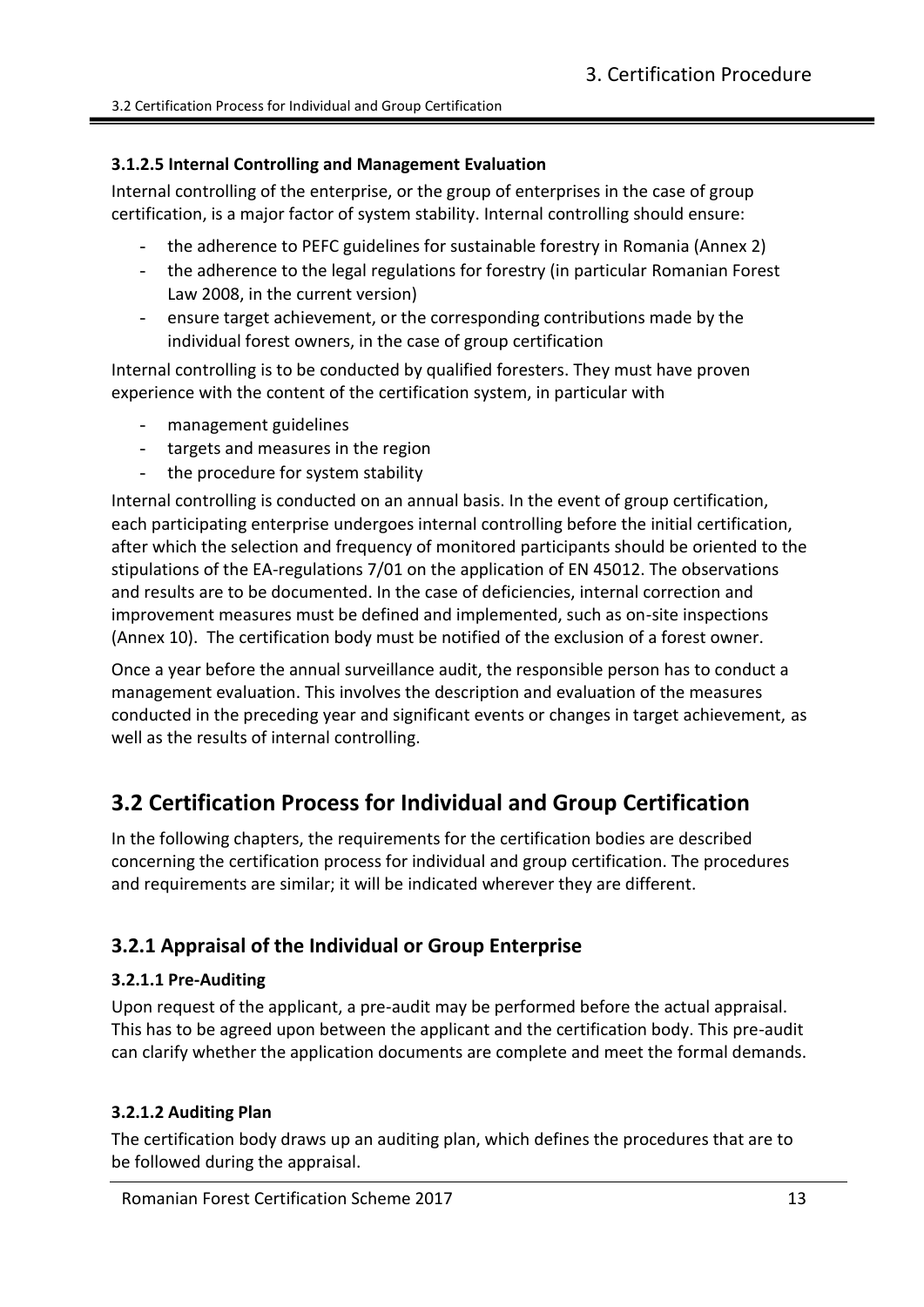#### **3.2.1.3 Checking the System and Documents for Certification**

The sustainability report of the regional unit under evaluation, and particularly the measures resulting from it, as well as the procedures for system stability, serve as the basis for certification. Before the actual appraisal for certification, the certification body evaluates:

- the sustainability report, in terms of the complete criteria and indications, the plausibility of the data, and the credibility of the results
- the measures taken and the measurability of the targets, effectiveness of the measures, and whether respective measures were taken for the criteria considered significant

The certification body draws up a written report on the results of the evaluation. If neither changes nor supplements are required in the sustainability report, then this report is considered final. In the case of required changes and supplements, these are to be included in the sustainability report by the applicant, which is then to be incorporated in the final report. In the case of a positive result of the evaluation, the report and the measures to be taken are considered standard documents based upon which certification and evaluation can be based.

The following points are comprised in the evaluation:

- procedures and processes are conducted in compliance with the system, particularly the procedures for reporting and drawing up a plan of measures
- the specification, planning, implementation and effectiveness of the procedures for system stability
- detailed planning for implementation of measures to ensure achievement of targets set in measures, i.e. suitability of instruments for achieving set targets
- fulfillment of targets (in the case of a re-audit)
- decision-making process that led to selection of the "target criteria"
- consideration of relevant information from external interest groups (government bodies, associations, environmental groups, etc.), in as far as sensible and appropriate

The appraisal comprises the entire area, which is to be certified. The evaluation of the onsite inspection will be incorporated in terms of implementing system stability and the activities taken for implementing the plan of measures.

#### **3.2.1.4 On-Site Inspections in Participating Enterprises**

The on-site inspections have to be performed on an annual basis. In the case of group certification, the selection and number of annually inspected participants should be oriented to the stipulations of the EA regulation 7/01 for application of EN 45012.

#### **3.2.1.5 Evaluation**

A positive evaluation of the inspection by the certification body results in a certificate being issued, i.e. declaration of conformity of the procedure with the requirements of the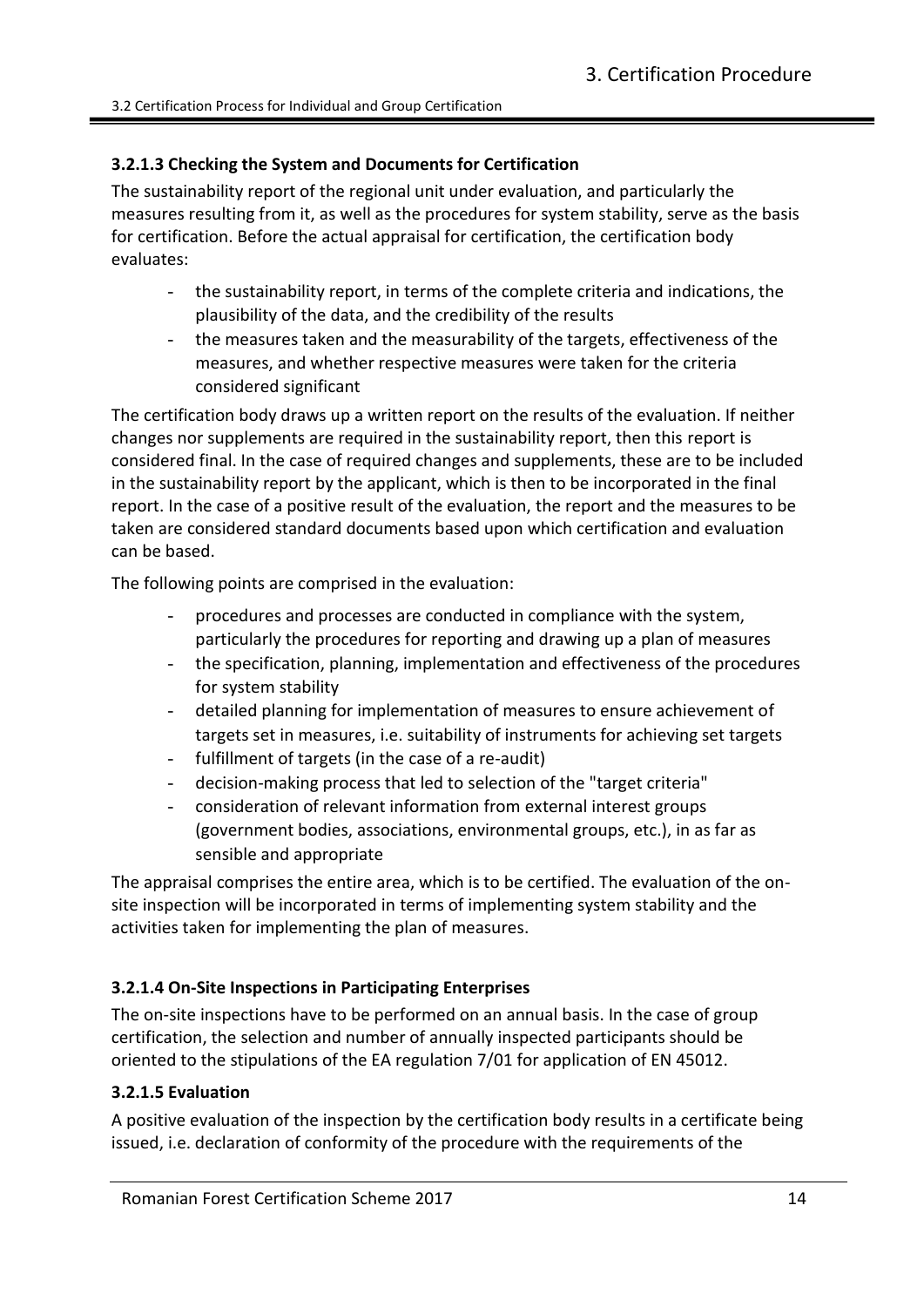3.2 Certification Process for Individual and Group Certification

certification scheme). In the case of a negative decision, the procedure is terminated. Annex 11 stipulates the procedure in the case of deficiencies.

#### **3.2.1.6 Corrective Measures**

If the certification body determines deviations from the PEFC requirements, which call for corrective measures, these must be implemented by the regional committee within a period of time that is defined by the certification body, or evidence must be provided that the deficiencies have been corrected.

#### **3.2.1.7 Report by the Certification Body, Summary of Results**

The certification body draws up a report on the evaluation and the results, which is sent to the applicant for the purpose of feedback. The applicant receives the final report, as well as a summary of the final report from the certification body. Summary of certification reports publicly available upon request.

### <span id="page-14-0"></span>**3.2.2 Surveillance Audits**

Once annually, surveillance audits are to be conducted. They comprise the evaluation of:

- procedures for system stability
- implementation of the plan of measures
- management evaluation
- on-site inspections (refer to Annex 10)
- implementation of corrections from the last surveillance audit (if required)

In the case of deficiencies, the procedure in Annex 11 has to be followed.

### <span id="page-14-1"></span>**3.2.3 Re-audits**

Every 5 year re-audits will be carried out for the purpose of extending the certification in the scope of the initial certification. This also includes investigating whether the set targets have been achieved. In the case of deficiencies, the procedure in Annex 11 has to be followed.

### <span id="page-14-2"></span>**3.2.4 Issuing, Validity, Termination, Suspension and Withdrawal of the Certificate**

After positive evaluation, the certification body issues the applicant a certificate, which comprises the following:

- designation of the certification body
- logo of the accreditation body and accreditation number
- name and address of the applicant
- the certification unit
- the regulations and the period of validity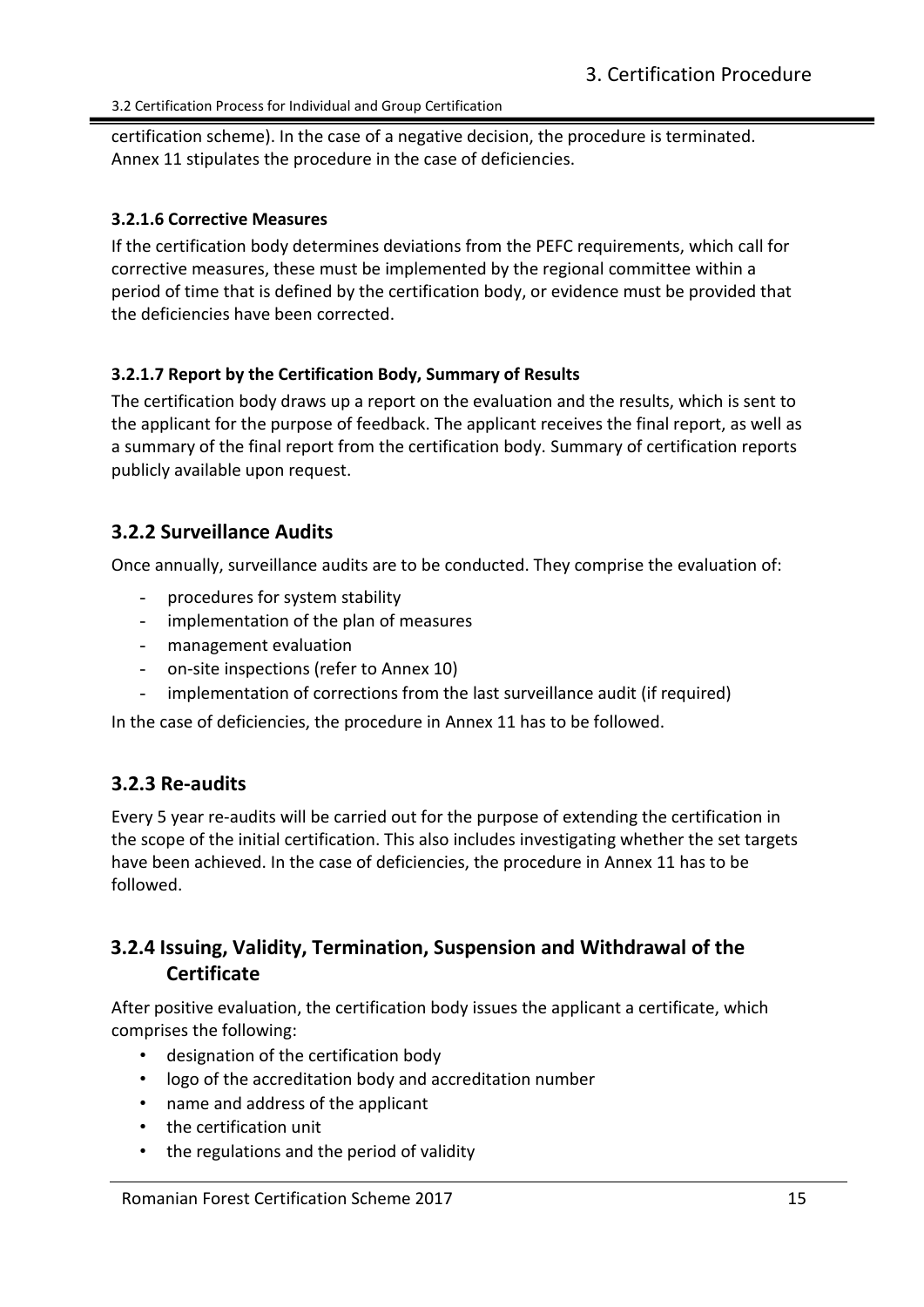3.2 Certification Process for Individual and Group Certification

In the case of group certification, the applicant is issued a certificate. Each enterprise in the group receives a document from the certification body confirming participation, which refers to the certificate. For group certification, all corresponding documents of the participating forest owners become invalid in the event of termination or withdrawal of the certificate.

The certificate holder may terminate his participation in certification with the certification body at any time.

In the event of serious deviations from the PEFC requirements, the certificate is suspended or withdrawn by the certification body.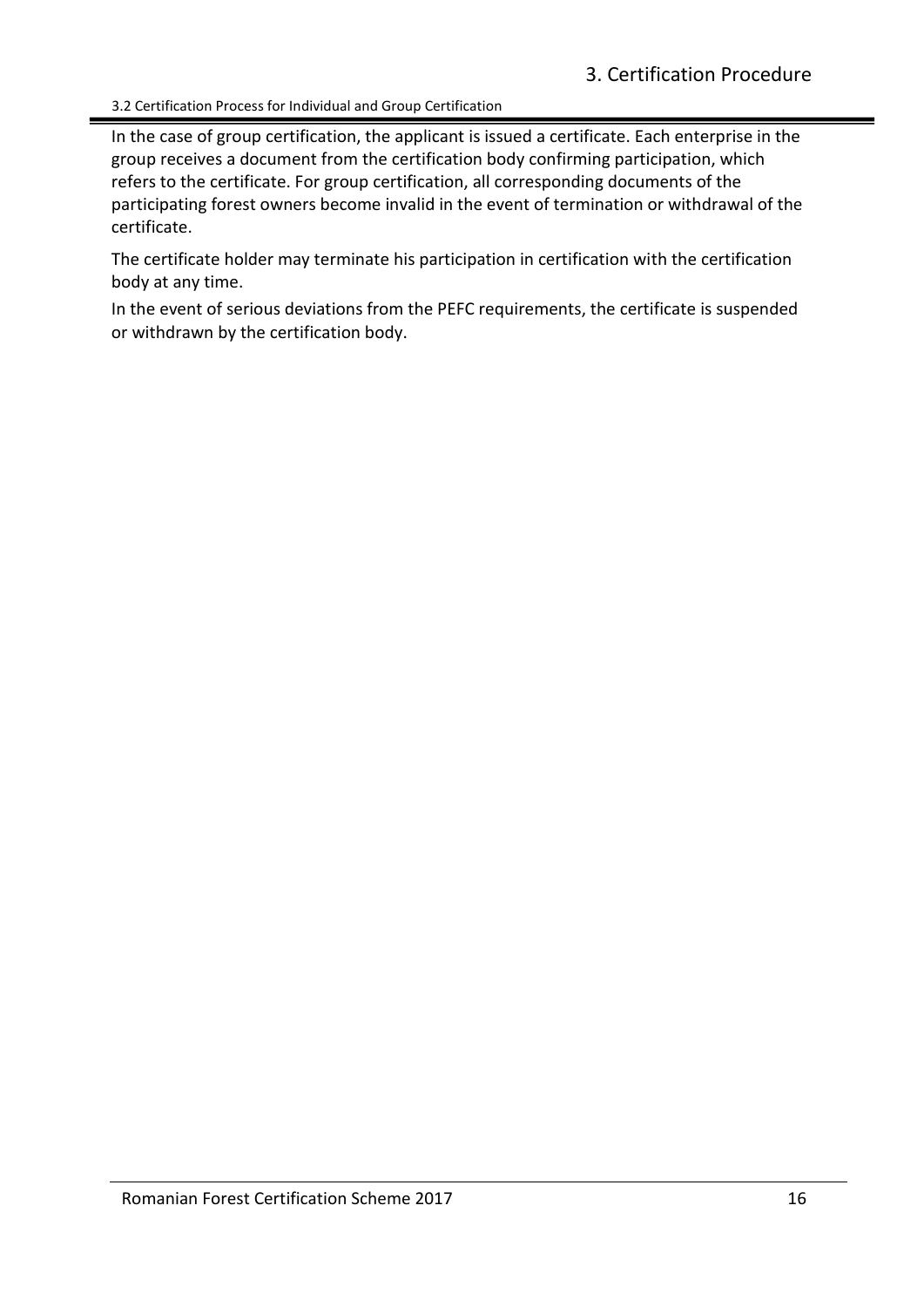# <span id="page-16-0"></span>**4. Definitions**

The following definitions are valid for the present document issued by PEFC Romania, as well as for all of the appendices (see chapter 2.2).

#### **Accreditation**

A procedure by which a correspondingly authorized body formally recognizes that an organization or a person is competent to carry out specific tasks.

#### **Accreditation Body**

A body, which implements and manages an accreditation system and grants accreditation

#### **Audit**

Systematic, independent and documented process for compiling auditing evidence, and the objective evaluation thereof, in order to determine the extent to which the auditing criteria have been fulfilled.

#### **Audit report**

Report of an audit

#### **Auditor**

Person, who is qualified to conduct audits

#### **Certification**

Acknowledgement by a third party concerning products, processes, systems or persons.

#### **Certification body**

An independent third party, accredited by a national accreditation body, which evaluates and confirms organizations with respect to standards and any supplementary documentation required.

#### **Conformity**

Fulfilment of set requirements for a product, a process or a service.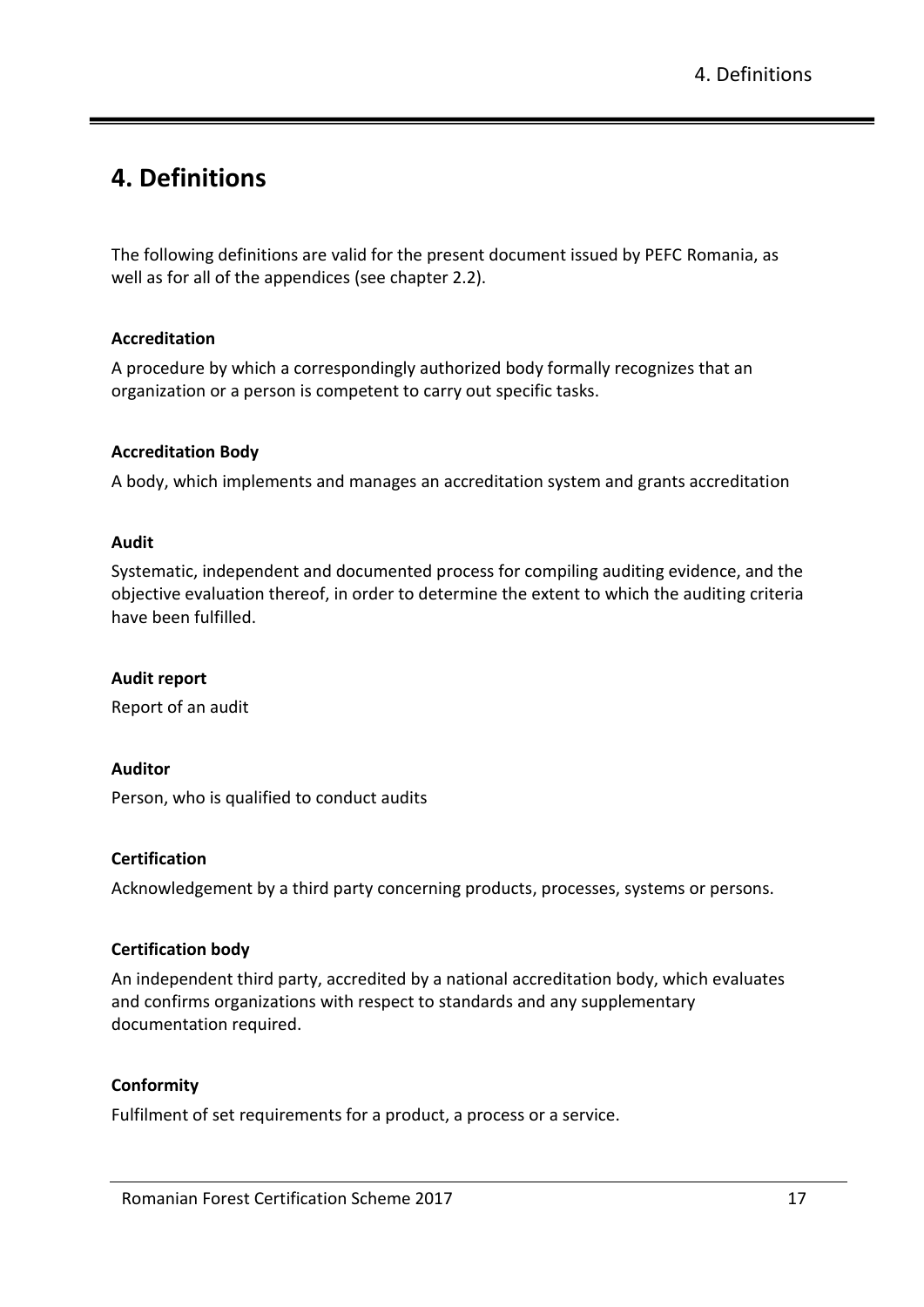#### **Criteria**

Aspects, which are considered important and which can be used to evaluate success or failure. The role of criteria is to define and characterize important elements or conditions and processes according to which the implementation of sustainable forest management can be evaluated.

#### **Deficiency**

*Serious deficiency:* Deficiency that affects the functioning and effectiveness of forest certification, or which substantially encroaches upon evidence of sustainable forest management.

*Minor deficiency:* Deficiency that does not constitute a systematic risk for the effective functioning of forest certification, or which does not substantially encroach upon evidence of sustainable forest management.

#### **Indicators**

Quantitative, qualitative or descriptive parameters, which illustrate the direction of change, if they are measured or observed in periodical intervals.

#### **Management Evaluation**

Review of activities undertaken the previous year and significant events or changes in the achievement of objectives and on the results of internal audits by management in determining the possible need for change and opportunities for improvement.

#### **On-Site Inspection**

Inspection of the participating forest enterprises and the forestlands belonging to them.

#### **PEFC Trademark**

The PEFC logo (PEFC label) is registered and must only be used according to PEFC ST 2001:2008: PEFC Logo Usage Rules - Requirements.

#### **PEFC Certificate**

Document issued by an independent certification body, which declares conformity with the PEFC requirements listed in this document.

#### **Region**

Area within clearly defined natural and administrative borders.

#### **Requirement**